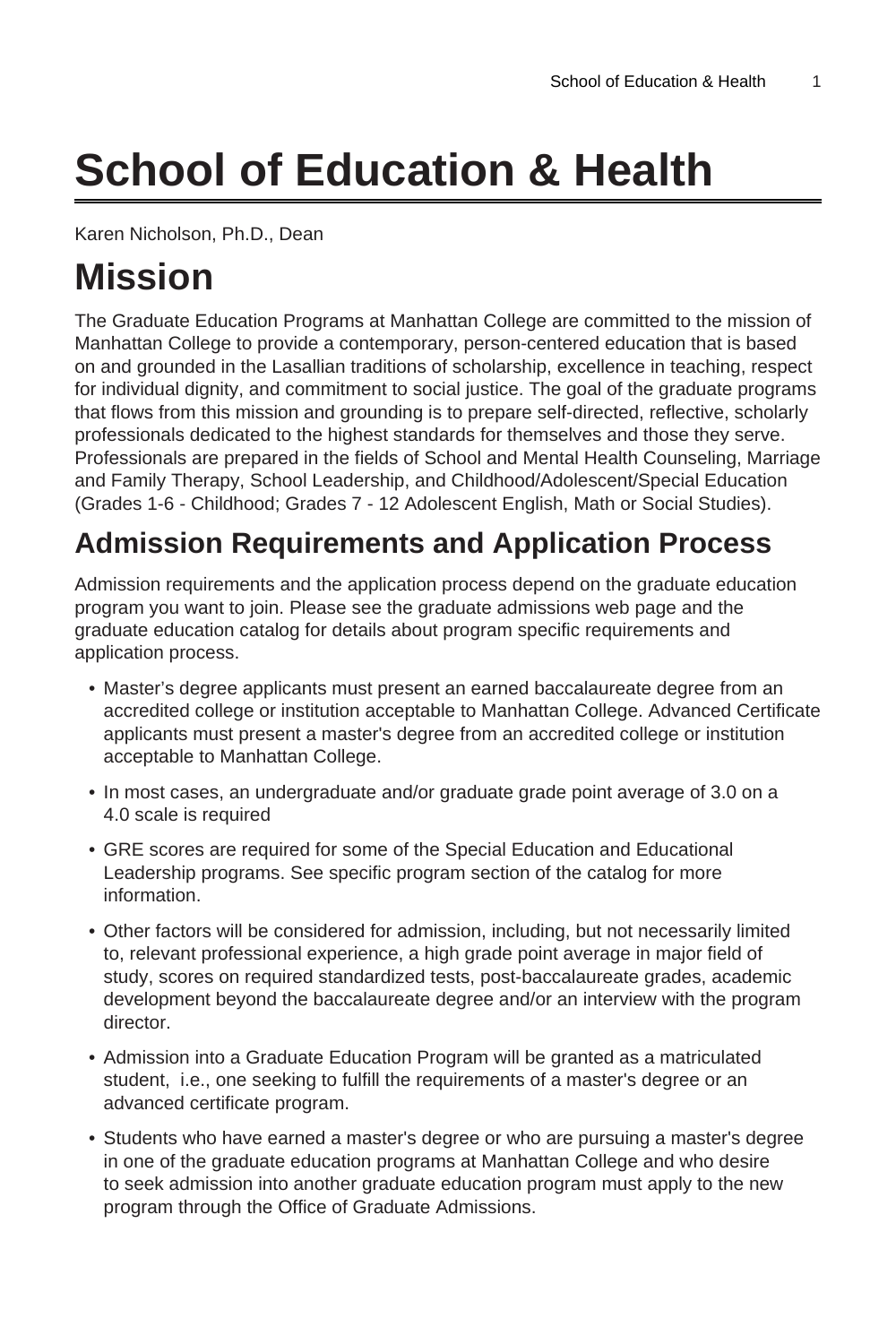- Applications for admission will be reviewed by the Director of the program and the Dean of the School of Education and Health.
- Applicants to the School of Education and Health must apply through the ONLINE graduate application through Graduate Admissions.
- Applications are accepted on a rolling basis and will be processed for the next possible application deadline.
- Those interested in being considered for scholarships, grants, and graduate assistantships should apply prior to the suggested application deadline.
- NON-MATRICULATED APPLICANTS: An applicant may be granted permission to take an approved graduate course on a non-matriculated basis or, in special cases, as an auditor. A non-matriculated student is earning graduate credit for a course but is not necessarily working toward a degree. For example, a non-matriculated student may be interested in earning graduate credits, continuing education units, or completing CTLE hours to maintain certification or for other professional reasons. For both nonmatriculated and auditing students, tuition and fees are the same as for matriculated students. A non-matriculation fee also applies. Students may not register for more than 12 credits as a non-matriculated student. Students who take graduate courses at Manhattan College on a non-matriculated basis and apply thereafter for admission to a graduate program as a matriculated student will be informed at the time of acceptance which courses may be applied to the desired degree or advanced certificate program.

## **Suggested Application Deadlines**

#### **Spring Semester- December 15**

#### **Summer Semester- April 1**

#### **Fall Semester- July 1**

Questions related to the application process or admission decision should be addressed to the Office of Graduate Admissions at 718-862-8200 or gradadmit@manhattan.edu

## **International Applicants**

The College accepts international students into its full-time Graduate Education Programs at Manhattan College. In general, the College cannot accept international students into a part-time Graduate Education Program. The international student who is accepted and receives a student visa must be enrolled in 9 credits (three 3-credit courses) in each term of the academic year. International students must complete the program within 18 months.

All students applying from another country must take the TOEFL (Test of English as a Foreign Language) and have the test results sent to the Office of Graduate Admissions. A minimum TOEFL score of 80 will satisfy admission requirements to a graduate education department at Manhattan College and the criteria for issuance of the I-20 form.

#### **Graduate Education Programs**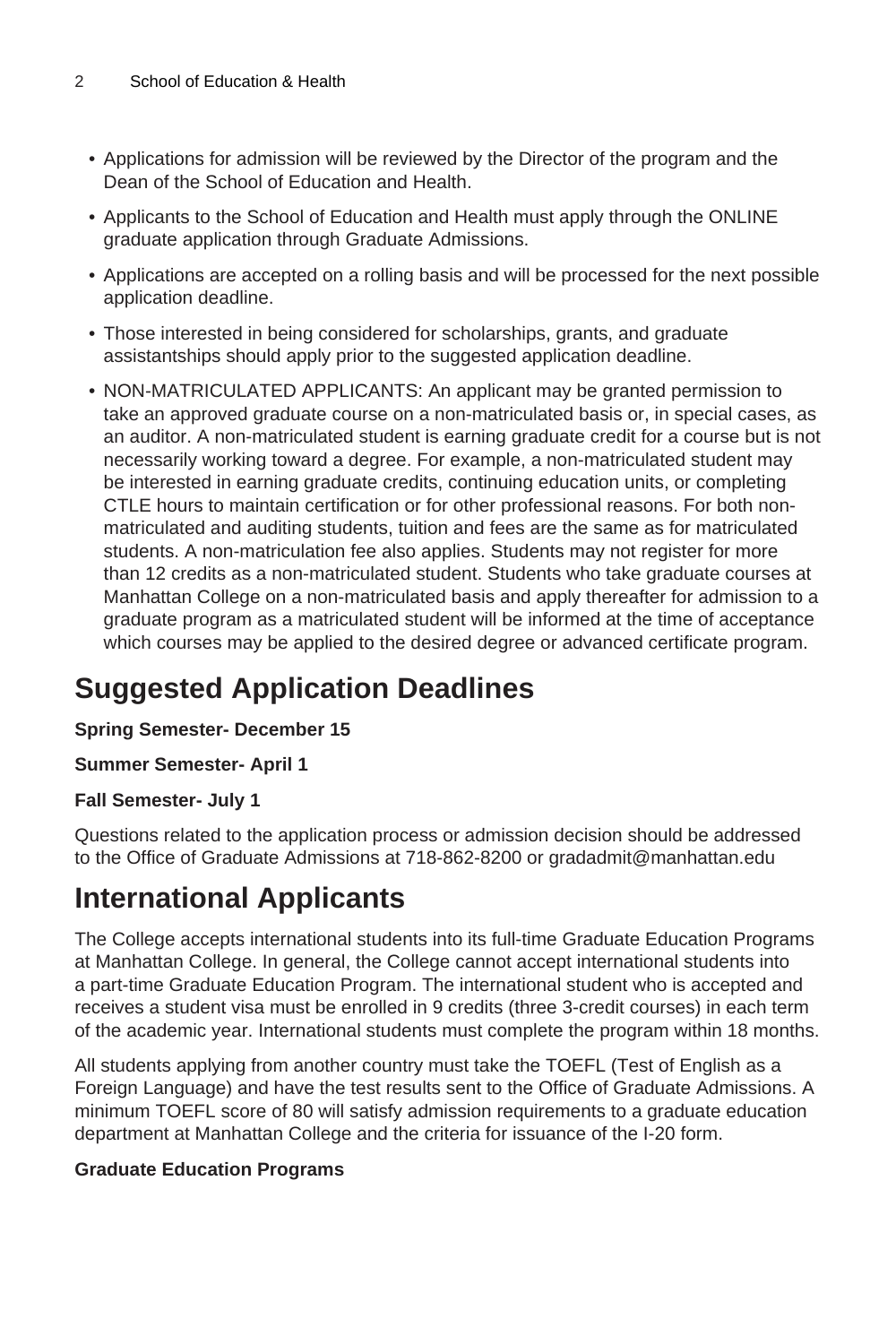The Graduate Education Programs at Manhattan College are committed to the preparation of counseling, leadership, and educational professionals through courses leading to the master degree and/or advanced certificates:

- The Master of Arts in School Counseling is directed toward work in counseling with a view to preparing the candidate for the role of counselor in schools.
- The Master of Science in Mental Health Counseling is directed toward work in agency, hospital, or other service related placements.
- The Master of Science in Marriage and Family Therapy prepares participants to become clinicians who serve individuals, couples, and families in the context of agencies, hospital, and in private practice.
- The Teacher Education Program is directed toward the professional preparation of teachers of individuals with disabilities that may include but need not be limited to intellectual disabilities, emotional disturbance, physical disability, autism, multiple disabilities, or specific learning disabilities in grades 1-6 and 7-12 (English or Math or Social Studies).
- The Dual Special Education Program prepares teachers to work with children in grades 1-6 in general and Special Education settings.
- The School Leadership Program is directed toward the professional preparation of school building leaders, administrators, and supervisors, assistant principals, department chairs, coordinators, unit heads, and the like.
- The Advanced Leadership Studies program is directed toward the professional preparation of school district leaders, superintendents, associate and assistant district level personnel, staff developers, curriculum and subject area coordinators, special education directors and coordinators, and those with responsibilities beyond the school level.
- Advanced Certificates are offered to qualifying individuals in both school and mental health counseling, bilingual counseling, bilingual special education and school leadership.

### **Degree Requirements**

To obtain a degree and/or advanced certificate in a Graduate Education Program from Manhattan College, participants must:

- Earn the required number of credits for the program, successfully complete each course, make continued progress in the program, and demonstrate mastery of the professional knowledge, skills, and dispositions for the specific degree and/or certificate with a cumulative index of 3.0 or better.
- Give evidence of having met program standards through periodic performance reviews.
- Undertake a practicum and/or internship, if required. These experiences, including the seminars and reports related to them, are designed to integrate the theory, research, and practice developed throughout the program.